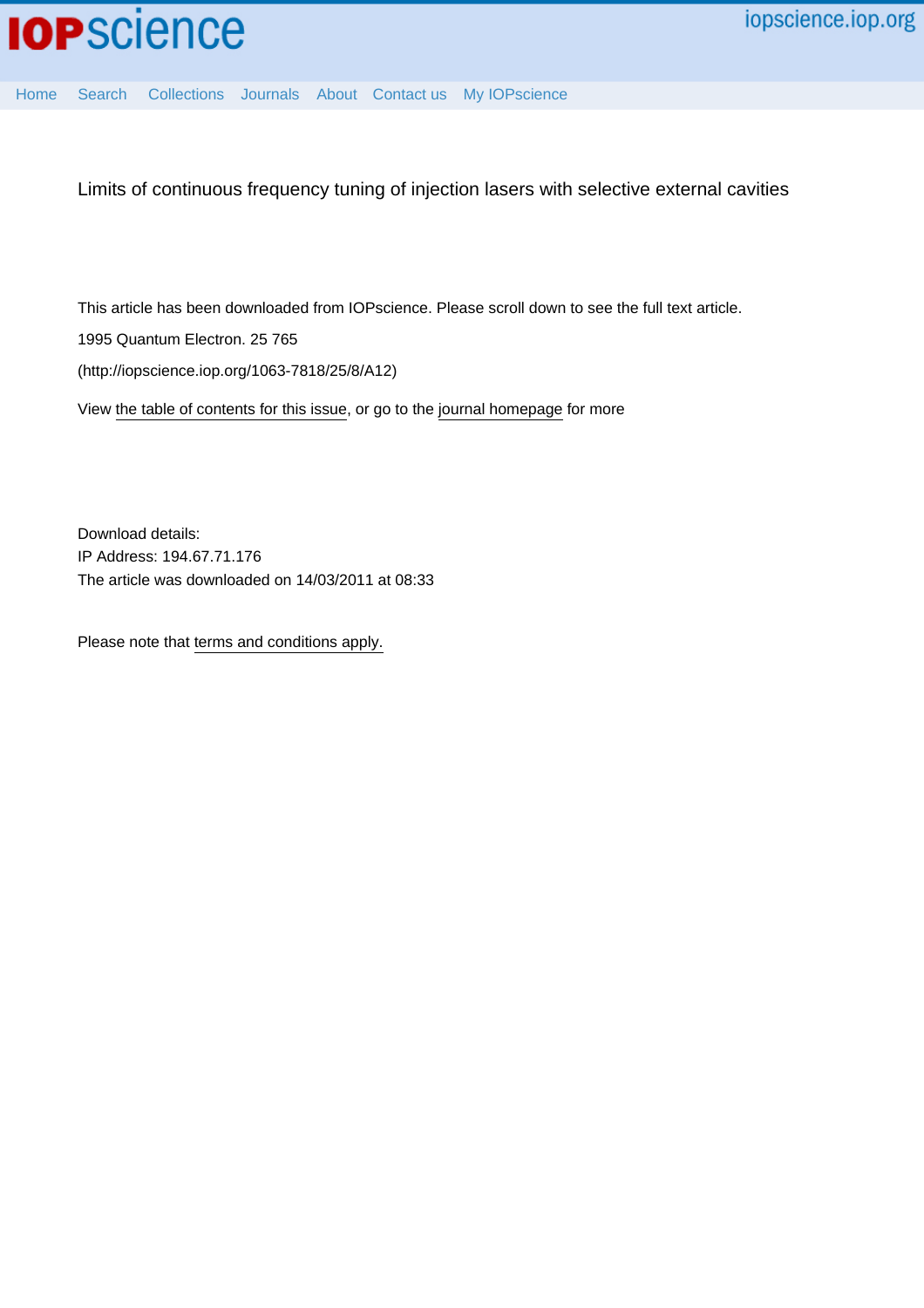# **Limits of continuous frequency tuning of injection lasers with selective external cavities**

A V Yarovitskiĭ<sup>†</sup>, V L Velichanskiĭ

**Abstract. A method for mechanical coupling of the shifts of the band of a selective element to a mode of an injection laser with an external cavity is considered. The method reduces to finding the optimal variant of plane-parallel motion of one of the cavity elements. Solutions are found for important modifications of external cavity systems (in the case of rotation about a fixed axis). Estimates are obtained of the possible width of the continuous tuning range and of the sensitivity of the tuning system to alignment errors.**

## **1. Introduction**

As a rule, a continuous tuning interval of the order of or less than 1 GHz is typical and sufficient in Doppler-free atomic spectroscopy. However, in molecular spectroscopy, in heterodyne calibration of the frequency characteristics of broadband photodetectors, and in recording the spectral characteristics of selective elements and optical amplifiers a much wider continuous tuning range is needed. This range is attained by coupled variation of the mode frequency and spectral bands of selective elements  $[1 - 5]$ .

Figs 1 - 4 show some known configurations of lasers with an external selective element (a reflecting diffraction grating or a holographic grating combined with a total-internalreflection prism used to suppress the zeroth order [6]) and a mirror. The emission wavelength of such a laser can be tuned continuously if the shift of the wavelength corresponding to the minimum of selective losses  $(\lambda_r)$  is coupled to the shift of the resonance wavelength  $(\lambda_q)$  of a longitudinal mode of an external cavity by synchronous variation of the cavity length and rotation of the selective element [1, 7],

In the case of an autocollimation configuration with a grating (Fig. 1), we have

$$
\lambda_{\rm r} = 2d \sin \theta \,, \quad \lambda_q = 2L/q \,.
$$

Here, *d* is the distance between the grating lines;  $\theta$  is the angle of incidence (diffraction); *q* is the number of wavelengths which can be fitted inside a cavity whose optical length is *L.* It should be pointed out that *L* consists of the

The authors' names are spelt Yarovitsky and Velichansky in some English-language publications.

**A V Yarovitskii, V L Velichanskii P** N Lebedev Physics Institute, Russian Academy of Sciences, Moscow

Received 13 December 1994 *Kvantovaya Elektronika* 22 (8) 796-800 (1995) Translated by A Tybulewicz

geometric length of the external cavity and the optical length of the active region  $n_d l_d$ , where  $l_d$  is the physical length of the active region of the laser diode and  $n_d$  is its refractive index. Such coupling has been achieved [2] by a system of the type shown in Fig. 1 which has a mechanical drive with a connecting rod that moves the diffraction grating in such a way that  $L/\sin \theta = \text{const.}$  A continuous frequency tuning range of 15 nm at the wavelength of 1.26 um is reported in Ref. [21.



**Figure** 1.

Rotation of a grating about a fixed axis is used in the systems described in Refs [3, 5]. The continuous tuning range achieved in this way is reported to be 5 and 5.5 nm at the wavelengths of 830 nm and 1.3 µm, respectively. A calculation of the optimal position of the grating rotation axis, ensuring the maximum continuous (without mode hopping) tuning range is given in Ref. [5].

We shall show that the continuous tuning range in these systems is fundamentally limited by the dispersion in the active medium of the laser.

Our aim will be to find the optimal position of the rotation axis, which ensures coupled variation of the parameters of the external cavity for a number of important modifications of this cavity (Figs  $1-4$ ), and to analyse the limits set on the maximum continuous tuning range.

## **2. Formulation of the problem**

The coordinate origin in Figs  $1 - 3$  is located at a point O at a distance  $(n_d - 1)l_d$  from an external facet of a laser diode. The abscissa is assumed to be directed along the optic axis of the laser into the compound cavity. The rotation axis of one of the cavity elements is perpendicular to the plane of all the figures and intersects this plane at a point  $(x, y)$ .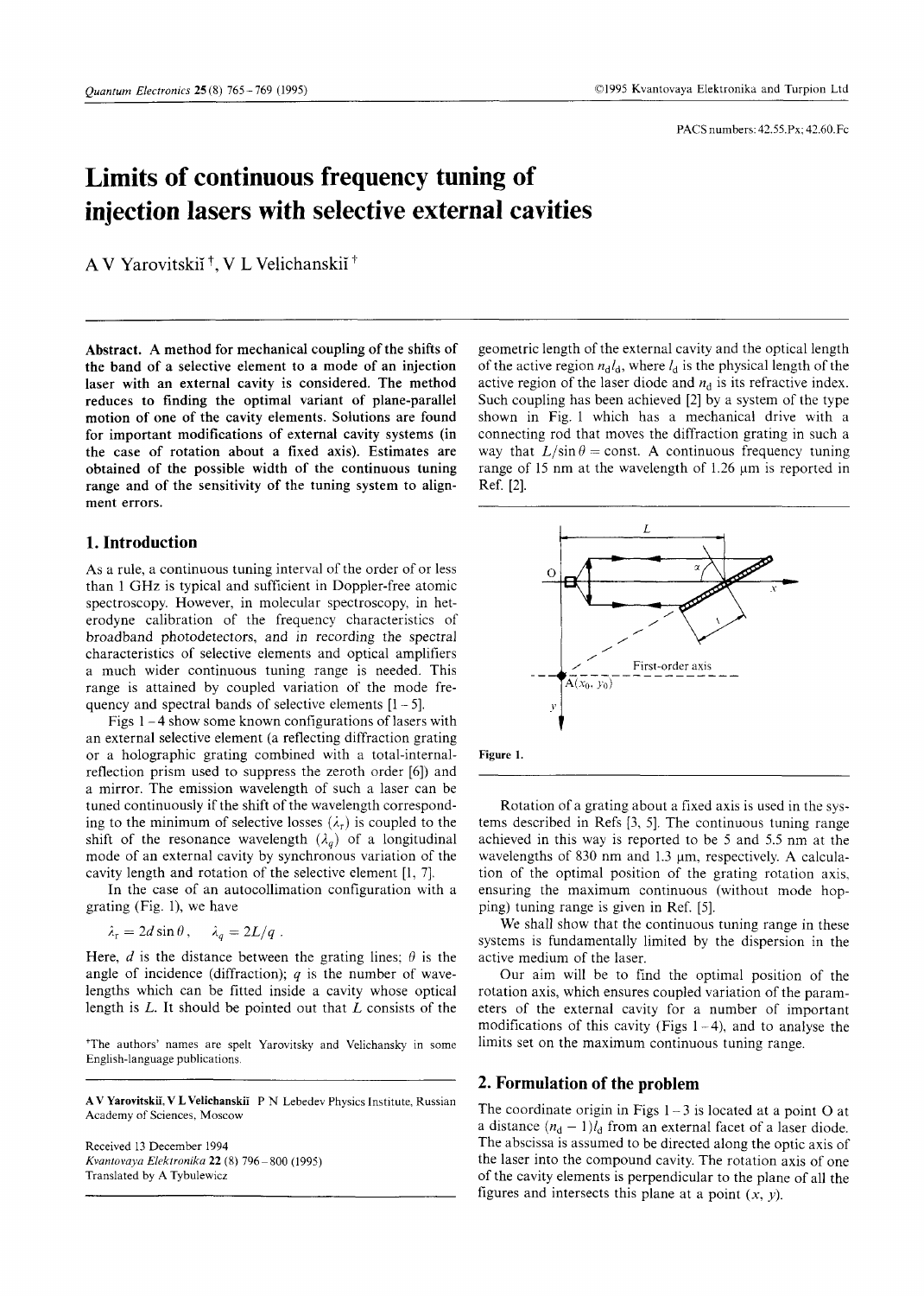We shall follow the notation of Ref. [5] and introduce the wavelength difference

$$
F(\theta, x, y) = \lambda_q(\theta, x, y) - \lambda_r(\theta) \tag{1}
$$

Here,  $\theta$  is the running value of the angle of rotation about the fixed axis. We shall assume that, for some value of this angle  $\theta = \theta_0$ , we can obtain

$$
\lambda_q(\theta_0, x, y) = \lambda_r(\theta_0) \tag{2}
$$

In general, when a selective element in the form of a grating is rotated about an axis parallel to its lines, the offset between the selective loss minimum and the resonance mode frequency increases. The condition for mode hopping can be formulated on the basis of the following model representations.

The losses experienced by the compound-cavity modes are modulated with a period equal to the intermode spacing of the laser diode cavity ('internal cavity') and the depth of modulation depends on the degree to which the coating of the laser facet facing the external cavity is made nonreflecting. We shall assume that the reflectivity of this facet is zero.

An increase in the offset given by expression (1) increases the losses and gain and, consequently, it reduces  $n_d$ . Let us assume that rotation changes the resonance wavelength  $\lambda_q$ faster than the selective-loss-minimum wavelength  $\lambda_r$ . Then, the above-mentioned reduction in the optical length of the active region will hinder mode hopping in the compound cavity when the length of the external part of the cavity is increased and will facilitate such hopping when this length is reduced. The offset given by expression (1) may represent several intermode spacings of the compound cavity at the moment of mode hopping. A similar hysteresis of the tuning characteristic has been observed [8, 9].

If the radiation power is sufficiently high, then the offset (1) can be extended greatly (to tens of intermode spacings) when the side modes are suppressed by the strong field of the dominant modes [10, 11].

We shall ignore these effects since their occurrence can only increase the continuous tuning range. Our assumptions mean that expression (2) determines the midpoint of the symmetric continuous tuning range. At the end of this range the offset (1) reaches half the intermode spacing of the compound cavity:

$$
|\Delta F(\theta_0, \Delta \theta_{\text{max}}, x, y)| = |F(\theta_0 + \Delta \theta_{\text{max}}, x, y)|
$$

$$
-F(\theta_0, x, y)| = \lambda^2/4L, \qquad (3)
$$

where  $\Delta\theta_{\text{max}}$  is the maximum angle of rotation at which there is still no mode hopping. Therefore, the problem reduces to finding such a position of the rotation axis  $(x, y)$  for which equality (3) is achieved at the highest possible value of  $\Delta\theta_{\text{max}}$ .

## 3. General solution

We shall expand the increment  $\Delta F$  as a Taylor series at a point  $\theta_0$  in powers of  $\Delta\theta$ :

$$
\Delta F(\theta_0, \Delta \theta, x, y) = c_1(\theta_0, x, y) \Delta \theta + c_2(\theta_0, x, y) \Delta \theta^2 + c_3(\theta_0, x, y) \Delta \theta^3 + O(\Delta \theta^4).
$$
 (4)

Since there are two free parameters *(x* and *y),* we shall equate to zero the two leading terms of the expansion. The remaining term represents the required offset. We thus obtain the following system of equations:

$$
c_1(\theta_0, x, y) = 0 \tag{5.1}
$$

$$
c_2(\theta_0, x, y) = 0 , \t\t(5.2)
$$

$$
\Delta \theta_{\text{max}} = \left( \frac{\lambda^2}{4L|c_3(\theta_0, x, y)|} \right)^{1/3} .
$$
 (5.3)

The continuous tuning range is governed by angular dispersion of the selective element and by the doubled amplitude of rotation:

$$
\Delta\lambda_{\text{max}} = \frac{d\lambda_r}{d\theta} 2\Delta\theta_{\text{max}} \tag{6}
$$

When the rotation axis is displaced from the optimal point  $(x_0, y_0)$ , the increment of  $F(\theta)$  is governed by the nonzero leading terms of the expansion. An estimate of the influence of the displacement of the axis along both directions can be obtained by solving two pairs of quadratic equations (for opposite rotations, each with their own sign on the right) with  $\Delta\theta$  treated as the unknown:

$$
c_1(\theta_0, x_0 + \Delta x, y_0) \Delta \theta + c_2(\theta_0, x_0 + \Delta x, y_0)
$$
  
 
$$
\times \Delta \theta^2 = \pm \frac{\lambda^2}{4L}, \qquad (7.1)
$$

$$
c_1(\theta_0, x_0, y_0 + \Delta y) \Delta \theta + c_2(\theta_0, x_0, y_0 + \Delta y)
$$
  
 
$$
\times \Delta \theta^2 = \pm \frac{\lambda^2}{4L}.
$$
 (7.2)

In each case the root with the smaller absolute value is selected, since rotation by a larger angle would lead to mode hopping. The estimate described by expression (6), which gives the dependence of the continuous tuning range on the displacement  $\Delta x$  or  $\Delta y$ , should be modified by replacing  $2\Delta\theta_{\text{max}}$  with the modulus of the difference  $|\Delta\theta^+ - \Delta\theta^-|$ .

### 4. Examples of tuning systems

**4.1 Diffraction grating in an autocollimation system (Fig. 1)** In this system, which makes it possible to use cavities of minimal length, a diffraction grating is rotated about a fixed axis. A parallel laser radiation beam is incident on the grating at an angle  $\alpha$ . The diffraction into the first negative order is described by the relationship  $\lambda_r(\alpha) = 2d \sin \alpha$ . The section of the optic axis between the laser and the grating is denoted by  $L^*(x)$  and the optical length of the laser at the beginning of motion is  $n_d(\alpha_0)l_d$ . The increment in the cavity length because of the dispersion in the semiconductor can be described by the angle of diffraction by the grating. If the dispersion is linear, then

$$
\Delta L_{dis}(\alpha_0, \Delta x) = \frac{d n_d}{d v} \Delta v(\alpha_0) l_d
$$
  
=  $\Delta n l_d \sin \alpha_0 \Delta \left(\frac{1}{\sin \alpha}\right)$ , (8)

where  $\Delta n = v \frac{dn_d}{dv}$  describes the effective dispersion in the semiconductor as the frequency is varied. The length increment due to rotation is then  $\Delta L(\alpha_0, \Delta \alpha) =$  $\Delta L^*(\alpha_0, \Delta \alpha) + \Delta L_{dis}(\alpha_0, \Delta \alpha).$ 

When the grating is rotated, the angle of incidence of the incoming beam changes and the beam is displaced relative to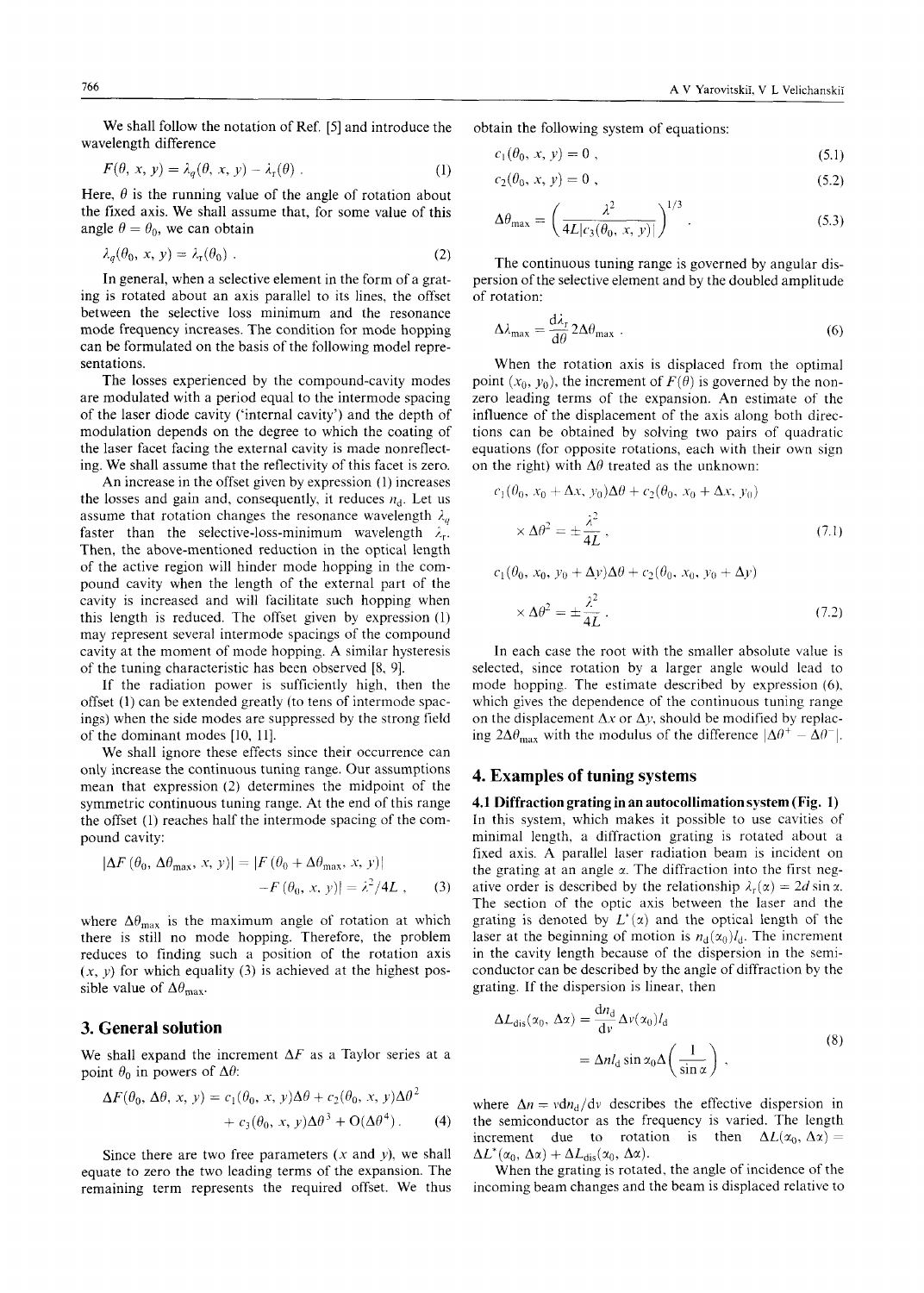the grating in a direction perpendicular to its lines. When the grating is displaced parallel to itself by an amount equal to a fraction of a grating line  $\delta t$ , the phase increment is  $2\pi\delta t/d$ . If  $t(\alpha)$  is the distance in the plane of a figure from the edge of the grating to the point of intersection of the beam axis with the grating (Fig. 1), then  $-$  apart from a constant phase component— the additional phase shift caused by rotation is  $2\pi t(\alpha)/d$ . The mode wavelength is  $\lambda_q = L(\alpha)/[q + t(\alpha)/d]$ [5]. If we use Fig. 1 to determine the dependences  $L^*(x)$ and  $t(x)$  and then apply expansion (4), we obtain (omitting the zero subscript of  $\alpha_0$ )

$$
\Delta F = \frac{\lambda}{L} \left\{ \sin \Delta \alpha \left[ y - \frac{L^* + (n_d + \Delta n)l_d}{\tan \alpha} \right] + (1 - \cos \Delta \alpha)(x + \Delta n l_d) + \Delta \alpha^2 \Delta n l_d \frac{1}{\tan^2 \alpha} - \Delta \alpha^3 \left( \Delta n l_d \frac{\cos \alpha}{\sin^3 \alpha} \right) + O(\Delta \alpha^4) \right\}.
$$
 (9)

In this system the optimal axis position is

$$
x_0 = -\Delta n l_{\rm d} \left( \frac{2}{\tan^2 \alpha} + 1 \right), \quad y_0 = \frac{L^* + (n_{\rm d} + \Delta n) l_{\rm d}}{\tan \alpha} \quad (10)
$$

and it is shifted from the diffraction grating plane by a small amount. In this position we can tune continuously the laser in the range

$$
\frac{\Delta\lambda_{\max}}{\lambda} = \left(\frac{2\lambda}{\Delta n l_d} \cos^2 \alpha\right)^{1/3}.
$$
 (11)

It should be noted that solution (10) implies vanishing of the terms on the right-hand side which contain the length of the external arm of the cavity and this is true in all orders of the expansion in terms of the angle  $\Delta\theta$ . This means that in the absence of dispersion the rotation of the grating about the axis described by expressions (10) should ensure an ideal match to the cavity parameters. Moreover, the result given by formula (11) is independent of the compound-cavity length.

An ideal coupling can also be achieved in the connectingrod system described in Ref. [2]. The identity of the properties of the two systems, in spite of the obvious difference between their construction, is due to the fact that in the system considered above there is an additional phase shift because of translation of the grating parallel to itself, relative to the optic axis. The continuous tuning range of the system described in Ref. [2], like that of the system pictured in Fig. 1, is in fact limited by the dispersion in the active region of the laser. The influence of such dispersion can be reduced by introducing small corrections in the cavity described in Ref. [2]. The dispersion can be compensated in the first order if an additional angle *s* is introduced between the connecting rod and the grating plane; in the second order, it is necessary to displace the support perpendicular to the optic axis by *S:*

$$
\varepsilon = \frac{2\Delta nl_{\rm d}}{\tan^2\alpha (L + \Delta nl_{\rm d})}, \quad \delta = -\Delta nl_{\rm d}\left(\frac{2}{\tan^2\alpha} + 1\right),
$$

where  $\alpha$  is the working angle of the grating in Ref. [2].

The linearised increment  $\Delta F$  at a point  $(x_0 + \Delta x, y_0 + \Delta y)$ is described by the following expression in the absence of dispersion:

$$
\Delta F(\alpha_0, \Delta \alpha, x_0 + \Delta x, y_0 + \Delta y)
$$
  
=  $\frac{\lambda}{L} \left[ \Delta y \Delta \alpha + \left( \frac{\Delta x}{2} - \tan \alpha \Delta y \right) \Delta \alpha^2 \right],$  (12)

so that solution of the system of equations (7) gives

$$
\Delta x = \lambda \left( \frac{\lambda}{\delta \lambda \tan \alpha} \right)^2, \quad \Delta y = \frac{\lambda^2}{\delta \lambda \tan \alpha}, \tag{13}
$$

where  $\delta \lambda$  is the continuous tuning range.

Expression (12) demonstrates that at any point on the straight line parallel to the optic axis and characterised by the ordinate  $y_0$ , we find that Eqn  $(5.1)$  is satisfied so that this point is the geometric locus of the 'first-order axes' (Fig. 1).

It follows from relationships (13) that the continuous tuning range depends  $\lambda/\delta\lambda$  times more strongly on the shift of the position of the rotation axis in a direction perpendicular to the first-order axis than in the case of a displacement along this axis.

We shall now consider a typical numerical example. Let the radiation wavelength be  $\lambda_r = 800$  nm, the grating period  $d = 1/1200$  mm, the laser diode length  $l_d = 600$  µm, the refractive index of the active region  $n_d = 3.5$ , and the effective refractive index  $n_d + vdn_d/dv = 5$ . It then follows from expression (11) that  $\Delta \bar{\lambda}_{\text{max}}/\lambda = 0.11$ ,  $\Delta \lambda_{\text{max}} = 88$  nm.

In an estimate of the maximum tuning range we can use expressions (13) and assume that  $\delta \lambda = \Delta \lambda_{\text{max}}$ : this gives  $\Delta x = 236$  µm,  $\Delta y = 14$  µm. If  $\delta \lambda = \Delta \lambda_{\text{max}} / 10 = 8.8$  nm, we have  $\Delta x \approx 2000$  mm,  $\Delta y = 1.4$  mm. The optimal position of the rotation axis in such a system, i.e. the point  $(x_0, y_0)$ is identified by A in Fig. 1.

#### **4.2 Holographic selector in an autocollimation (Fig. 2) system**

In this system a holographic selector is rotated about a fixed axis. The selector consists of a prism whose base angle is *y.* and refractive index is *np.* A parallel laser beam is incident on the entry surface of the prism at a small angle  $\theta \leq 3^{\circ}$ and passes through the prism at the angle of refraction  $\phi(0)$ such that  $\sin \theta = n_p \sin \phi$ . Diffraction into the first negative order is described by  $\lambda_r(\theta) = 2dn_p \sin(\alpha + \phi)$ . That part of the optical length of the external cavity which is inside the prism is  $n_p l(\theta)$ . The section of the optic axis between the laser and the prism will be denoted by  $L^*(\theta)$ . The total cavity length is the sum of its components  $L(\theta_0) = L^*(\theta_0) + n_p l(\theta_0) + n_d(\theta_0) l_d$ . The length increment is  $\Delta L(\theta_0, \Delta \theta) = \Delta L^*(\theta_0, \Delta \theta) + n_p \Delta l(\theta_0, \Delta \theta) + \Delta L_{dis}(\theta_0, \Delta \theta),$ where

$$
\Delta L_{\text{dis}} = \frac{\mathrm{d} n_{\text{d}}}{\mathrm{d} v} \Delta v(\theta) l_{\text{d}} = \Delta n l_{\text{d}} \sin(x + \phi_0) \Delta \frac{1}{\sin(x + \phi)} \, . \, (14)
$$

In this system the axis of a beam incident on a phase grating is displaced relative to the grating lines perpendicular to these lines. If we use Fig. 2 to derive the dependences  $L^*(\theta)$ ,  $I(\theta)$ , and  $t(\theta)$ , and if we utilise the Taylor's series

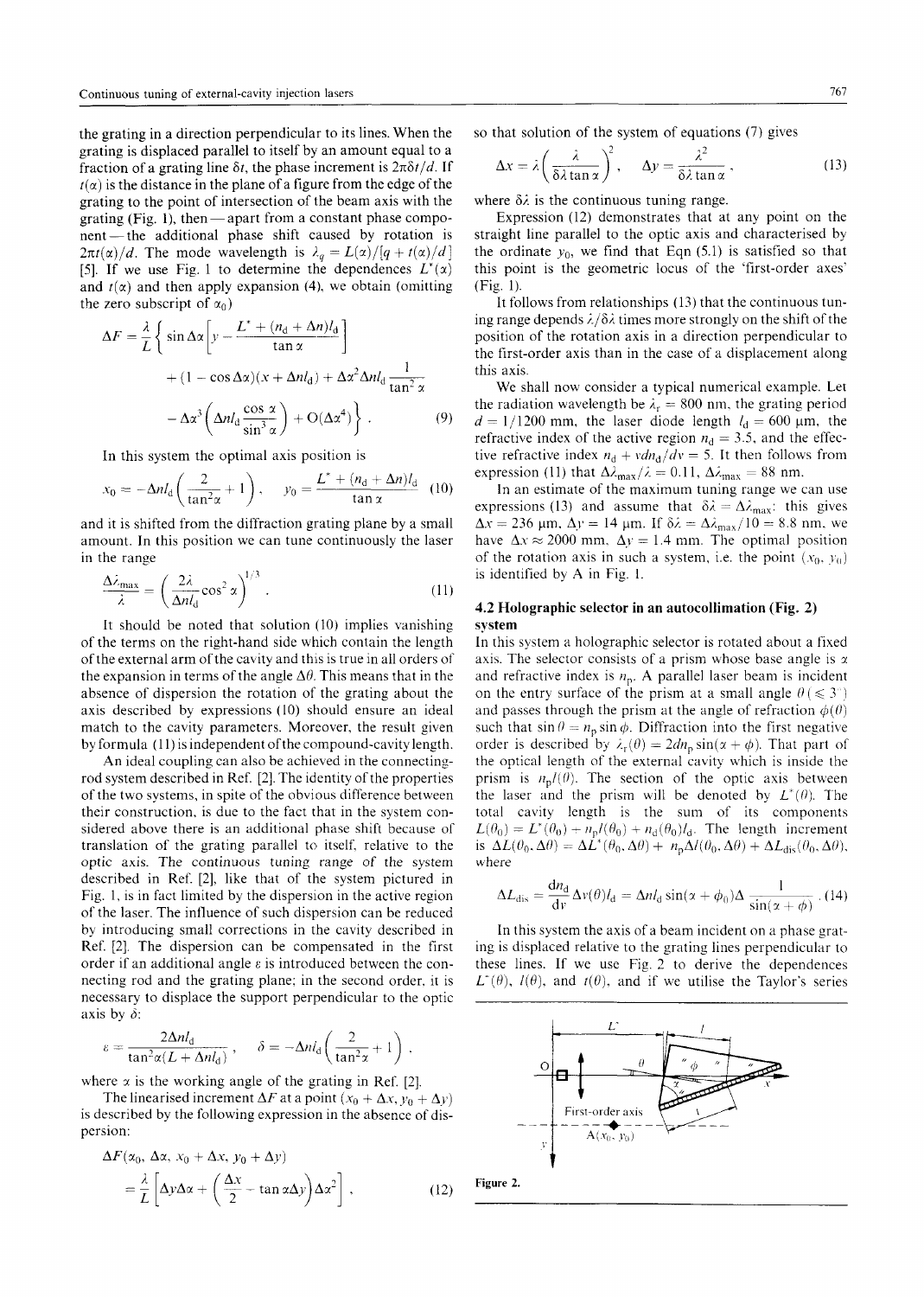expansion (4), we find that in this system the optimal position of the axis is

$$
x_0 = \frac{n_p^2 - 1}{n_p^2 \cos^2 \phi} \left[ L^* - (L + \Delta n l_d) \frac{\tan \phi}{\tan(\alpha + \phi)} \right]
$$
  

$$
- \frac{\Delta n l_d}{n_p^2} \left[ \frac{2}{\tan^2(\alpha + \phi)} + 1 \right] \frac{1 - n_p^2 \sin^2 \phi}{\cos^2 \phi},
$$
  

$$
y_0 = \frac{(L + \Delta n l_d)}{n_p \tan(\alpha + \phi)} \frac{\sqrt{1 - n_p^2 \sin^2 \phi}}{\cos \phi}.
$$
 (15)

The zero index of the initial angles is omitted here.

It follows from Eqns  $(4)$ ,  $(5.3)$ , and  $(6)$  that

$$
\frac{\Delta\lambda_{\text{max}}}{\lambda} = \frac{\left(1 - n_{\text{p}}^2 \sin^2 \phi\right)^{1/2}}{n_{\text{p}} \cos \phi} \left[\frac{2\lambda}{\Delta n l_{\text{d}}} \cos^2(\alpha + \phi)\right]^{1/3}.\tag{16}
$$

It should be noted that in this case the continuous tuning range is governed solely by the dispersion of the active region, which corresponds to the third order in the expansion. The nonideal nature of this method of matching the geometric parameters of the compound cavity is revealed in the next (fourth) order of expansion in  $\Delta\theta$ . The increment described by expression (12) now becomes

$$
\Delta F(\theta_0, \Delta \theta, x_0 + \Delta x, y_0 + \Delta y) = \frac{\lambda}{L} \Delta y \Delta \theta + O(\Delta \theta^2)
$$
 (17)

The coefficient in front of the quadratic term in the above expression is then fairly cumbersome and will not be given. Nevertheless, we can see that there is a first-order axis parallel to the optic axis (Fig. 2).

In the  $\theta = \phi = 0$  case, i.e. when the laser beam is incident normally on the entry surface of the prism, we have

$$
x_0 = \frac{n_{\rm p}^2 - 1}{n_{\rm p}^2} L^* - \frac{\Delta n l_{\rm d}}{n_{\rm p}^2} \left( \frac{2}{\tan^2 \alpha} + 1 \right),
$$
  
\n
$$
y_0 = \frac{L + \Delta n l_{\rm d}}{n_{\rm r} \tan \alpha},
$$
\n(18)

$$
\frac{\Delta\lambda_{\text{max}}}{\lambda} = \frac{1}{n_{\text{p}}} \left( \frac{2\lambda}{\Delta n l_{\text{d}}} \cos^2 \alpha \right)^{1/3} . \tag{19}
$$

If, in the above typical numerical example, we assume that the refractive index of the prism is  $n_p = 1.45$ , we find that  $\lambda_{\text{max}}/\lambda = 0.077$ ,  $\Delta \lambda_{\text{max}} = 62$  nm.

The problem of rotation of a holographic selector reduces to that of rotation of a diffraction grating in the autocollimation system (Fig. 1), if we assume that

$$
n_{\rm p} = 1 \,, \quad \theta = \phi \,, \quad \alpha + \phi = \alpha_{\rm g} \,. \tag{20}
$$

where  $\alpha_g$  is the angle of incidence of the beam on the grating.

In the next two examples of the tuning systems (Figs 3 and 4) a moving part is a mirror which may be much lighter than in the case of a diffraction grating or a holographic selector, so that it should be possible to increase the frequency of modulation of an external-cavity laser.

#### **4.3 Littman system (Fig.** 3)

An external cavity shown in Fig. 3 can be more selective than the autocollimation system. Another advantage of that cavity is that radiation can be coupled out from the zeroth grating order. The radiation remains immobile when the laser frequency is tuned. A laser beam is incident at a point O on a grating and the angle of incidence is *i.* The radiation diffracted at an angle  $\beta$  is reflected by a mirror and



it is diffracted again by the grating, returning finally to the laser diode (the angles  $\alpha$  and  $\beta$  are measured in opposite directions from the normal to the grating). These diffraction conditions are described by  $\lambda_r = d(\sin \alpha - \sin \beta)$ . Mirror tuning does not alter the position of the beam axis on the grating. There is no additional phase shift associated with displacement of the grating parallel to itself. The length of the external cavity includes a constant part *L\** (from the laser to the grating) as well as variable parts  $l(\beta)$  and  $n_d l_d$ :  $L(\beta)$  =  $L^*$  +  $I(\beta)$  +  $n_d l_d$ . The length increment is  $\Delta L(\beta_0, \Delta \beta)$  =  $\Delta l(\beta_0, \Delta \beta) + \Delta n l_d(\sin\alpha - \sin\beta_0)\Delta[1/(\sin\alpha - \sin\beta)].$ 

The orientations of the coordinates are shown in Fig. 3. The optimal position of the mirror rotation axis is given by

$$
x_0 = \frac{L \sin \alpha}{\sin \alpha - \sin \beta} + 2\Delta n l_d \frac{\cos^2 \beta \cos(\alpha + \beta)}{(\sin \alpha - \sin \beta)^2},
$$
  

$$
y_0 = \frac{L \cos \alpha}{\sin \alpha - \sin \beta} + 2\Delta n l_d \frac{\cos^2 \beta \sin(\alpha + \beta)}{(\sin \alpha - \sin \beta)^2}
$$
(21)

and it is displaced by a small amount from the grating plane. The zero indices are omitted above. The solution described by expression (21) also specifies the ideal position of the mirror rotation axis in the absence of dispersion. The continuous tuning range is then

$$
\frac{\Delta\lambda_{\max}}{\lambda} = \left(\frac{\lambda}{\Delta n l_d} \frac{2\cos^2\beta}{1-\sin\alpha\sin\beta}\right)^{1/3}.
$$
 (22)

The linearised increment in the function *F,* expressed in terms of coordinates rotated about the point O by an angle  $\alpha + \beta$  (Figs 1-4), is

$$
\Delta F(\beta_0, \Delta \beta, x_0^* + \Delta x^*, y_0^* + \Delta y^*) = \frac{\lambda}{L} \left( \Delta y^* \Delta \beta - \Delta x^* \frac{\Delta \beta^2}{2} \right).
$$

The first-order axis is parallel to the variable arm  $l(\beta_0)$  of the external cavity. We then have

$$
\Delta\lambda_{\text{max}}/\lambda = 0.12 \,, \quad \Delta\lambda_{\text{max}} = 96 \text{ nm} \,.
$$

#### **4.4 Holographic selector with an intermediate (Fig. 4) mirror**

An external cavity with a fixed holographic selector is more usable (and convenient). Such a cavity is aligned with the aid of an additional mirror. We shall denote the angle of incidence of the beam on the mirror (and of the reflection from the mirror) by  $\beta$ . The optical length of the cavity then consists of the following parts:  $L_1(\beta)$  (from the laser to the mirror +  $n_dI_d$ ),  $L_2(\beta)$  (from the mirror to the entry surface of the selector prism), and  $n_p l(\beta)$  (the section of the optical path inside the prism). The total cavity length is